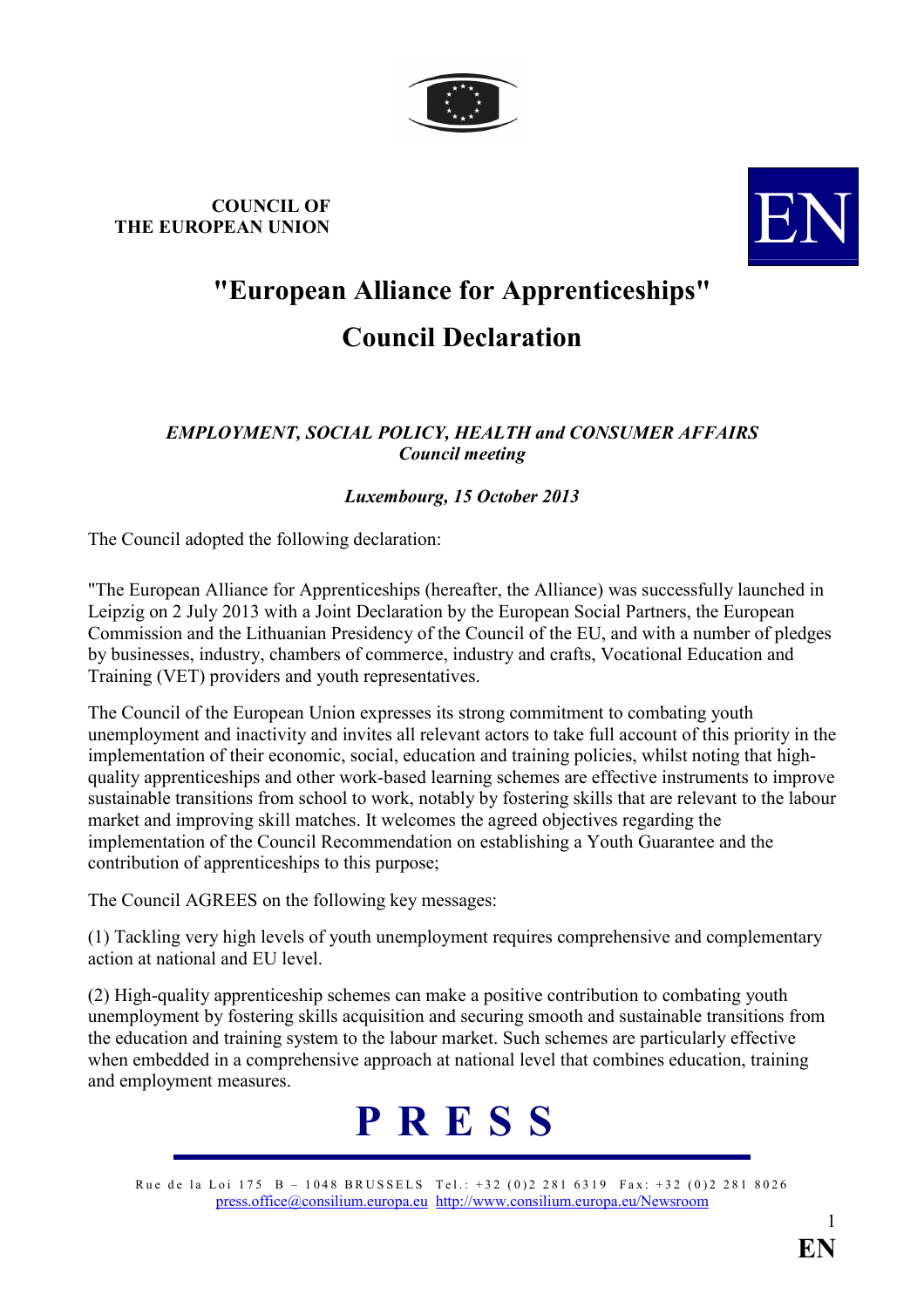(3) Where appropriate and according to national circumstances, the effectiveness and attractiveness of apprenticeship schemes should be encouraged by their adherence to several common guiding principles. Amongst these, the following can be particularly highlighted:

(a) Establishing an appropriate regulatory framework, whereby the responsibilities, rights and obligations of each party involved are clearly formulated and are enforceable.

(b) Encouraging national partnerships with social partners in the design, implementation and governance of apprenticeship schemes, together with other relevant stakeholders such as, where appropriate, intermediary bodies (chambers of commerce, industries and crafts, professional and sectorial organisations), education and training providers, youth and student organisations, and local, regional as well as national authorities.

(c) Ensuring adequate integration of the apprenticeship schemes into the formal education and training system through a system of recognised qualifications and competences which may allow access to higher education and life-long learning.

(d) Ensuring that the qualifications and competences gained and the learning process of apprenticeships are of high quality with defined standards for learning outcomes and quality assurance, in line with the Recommendation on the establishment of a European Quality Assurance Reference Framework for  $VET^1$ , and that the apprenticeship model is recognised as a valuable learning tool, transferable across borders, opening up the route to progress within national qualifications frameworks and aspiration to high-skilled jobs.

(e) Including a strong work-based high-quality learning and training component, which should complement the specific on-the-job skills with broader, transversal and transferable skills, ensuring that participants can adapt to change after finishing the apprenticeship.

(f) Involving both employers and public authorities sufficiently in the funding of apprenticeship schemes, whilst ensuring adequate remuneration and social protection of apprentices, and providing appropriate incentives for all actors to participate, especially small and medium sized enterprises, and for an adequate supply of apprenticeship places to be made available.

(g) Covering multiple sectors and occupations, including new and innovative sectors with a high employment potential, and taking into account forecasts of future skills needs.

(h) Facilitating the participation of young people with fewer opportunities by providing career guidance, preparatory training and other targeted support.

(i) Promoting apprenticeship schemes through awareness-raising targeted at young people, their parents, education and training providers, employers and public employment services, while highlighting apprenticeships as a pathway leading to excellence which opens up broad educational and professional opportunities.

(j) Including apprenticeships as one of the options for the implementation of the Youth Guarantee schemes.